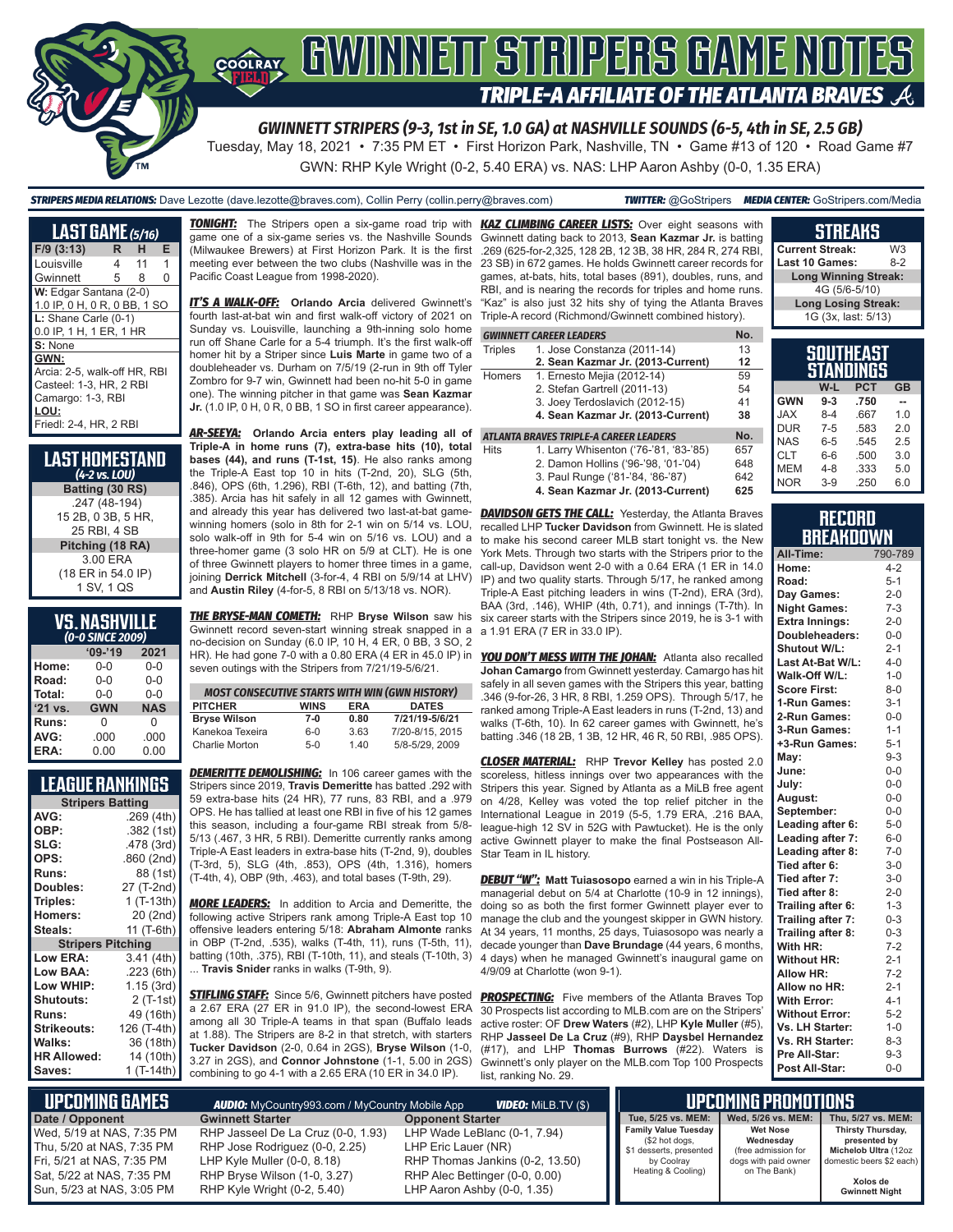

| <b>MANAGER MATT TUIASOSOPO</b>                                                                                                                                                                                                                                                                                                                                                                     | <b>GWINNETT PLAYERS USED (39 IN 2021)</b>                                                                                                                                                                                                                                                                                                                  |
|----------------------------------------------------------------------------------------------------------------------------------------------------------------------------------------------------------------------------------------------------------------------------------------------------------------------------------------------------------------------------------------------------|------------------------------------------------------------------------------------------------------------------------------------------------------------------------------------------------------------------------------------------------------------------------------------------------------------------------------------------------------------|
| Matt Tuiasosopo enters his first season as Gwinnett manager and his third season<br>as a coach in the Atlanta Braves organization in 2021. He was named the seventh<br>manager in team history on 3/30/21. Tuiasosopo is both the youngest manager in<br>team history (age 34) and the first former Gwinnett player to manage the club (hit<br>.221 with 19 HR, 73 RBI in 178 games from 2016-17). | Victor Arano, Chasen Bradford, Thomas Burrows,<br>Pitchers (21):<br>Jesse Chavez, Tucker Davidson, Jasseel De La Cruz,<br>Carl Edwards Jr., Jay Flaa, Daysbel Hernandez,<br>Mitch Horacek, Connor Johnstone, Nate Jones, Trevor Kelley,<br>Dylan Lee, Chris Martin, Kyle Muller, Sean Newcomb,<br>Jose Rodriguez, Edgar Santana, Bryse Wilson, Kyle Wright |
| Tuiasosopo made his managerial debut in 2019 with Class-A Rome, leading the club<br>to a 65-74 record and earning Atlanta's Bobby Cox Award for minor league manager<br>of the year. He was set to return to Rome in 2020, but was reassigned to the Braves<br>Alternate Site at Coolray Field once the MiLB season was cancelled.                                                                 | Position (18):<br>Abraham Almonte, Orlando Arcia, Jaycob Brugman,<br>Johan Camargo, Ryan Casteel, Travis Demeritte,<br>Phillip Ervin, Ryan Goins, Terrance Gore, Guillermo Heredia,<br>Ender Inciarte, Sean Kazmar Jr., Carlos Martinez,<br>Jonathan Morales, Yolmer Sanchez, Travis Snider,                                                               |
| Tuiasosopo's Managerial Career<br>W-L<br><b>PCT</b><br><b>Playoffs</b><br><b>Games</b><br>12<br>$9 - 3$<br>With Gwinnett (1 Season):<br>.750<br>0<br>MiLB Career (2 Seasons):<br>139<br>0<br>65-74<br>.468                                                                                                                                                                                         | Riley Unroe, Drew Waters<br>Italics = Player not currently with Gwinnett                                                                                                                                                                                                                                                                                   |
| All staff bios available in the 2021 Stripers Media Guide                                                                                                                                                                                                                                                                                                                                          |                                                                                                                                                                                                                                                                                                                                                            |
| <b>EJECTIONS</b> (0)                                                                                                                                                                                                                                                                                                                                                                               |                                                                                                                                                                                                                                                                                                                                                            |
| Player/Coach<br>Date/Inning<br><b>Umpire</b><br>None                                                                                                                                                                                                                                                                                                                                               | <b>BASS-LANTA</b><br>Including MLB rehab assignments, 11 players have played for both Gwinnett and                                                                                                                                                                                                                                                         |
|                                                                                                                                                                                                                                                                                                                                                                                                    | Atlanta in 2021:                                                                                                                                                                                                                                                                                                                                           |
|                                                                                                                                                                                                                                                                                                                                                                                                    | <b>INF Johan Camargo</b><br>RHP Carl Edwards Jr.                                                                                                                                                                                                                                                                                                           |
| <b>TEAM DEFENSE (7TH IN TRIPLE-A EAST)</b><br><b>PCT</b><br><b>TC</b><br>E<br>G<br>PO<br>A<br><b>DP</b>                                                                                                                                                                                                                                                                                            | OF Guillermo Heredia (Rehab)<br>OF Ender Inciarte (Rehab)                                                                                                                                                                                                                                                                                                  |
| 454<br>333<br>.982<br>12<br>8<br>113<br>11                                                                                                                                                                                                                                                                                                                                                         | <b>RHP Nate Jones</b><br><b>INF Sean Kazmar Jr.</b>                                                                                                                                                                                                                                                                                                        |
| <b>SB</b><br><b>ATT</b><br><b>PCT</b><br><b>PB</b><br>W-L<br><b>Catchers</b><br>$\mathsf{cs}$<br>Casteel<br>0<br>$\mathbf{1}$<br>.000<br>$\mathbf{1}$<br>1<br>$1 - 1$                                                                                                                                                                                                                              | RHP Chris Martin (Rehab)<br><b>LHP Sean Newcomb</b>                                                                                                                                                                                                                                                                                                        |
| $\mathbf 0$<br>$\mathbf 0$<br>0<br>0<br>$0-0$<br>Lucroy<br>---                                                                                                                                                                                                                                                                                                                                     | RHP Edgar Santana                                                                                                                                                                                                                                                                                                                                          |
| 3<br>$\mathbf 0$<br>3<br>$\mathbf{1}$<br>Martinez<br>.000<br>$2 - 1$<br>2<br>1<br>$\mathbf{1}$<br>$\mathbf 0$<br>Morales<br>.500<br>$6 - 1$                                                                                                                                                                                                                                                        | <b>RHP Kyle Wright</b><br><b>RHP Bryse Wilson</b>                                                                                                                                                                                                                                                                                                          |
| 5<br>6<br>$\overline{2}$<br>Total:<br>1<br>.167<br>$9 - 3$                                                                                                                                                                                                                                                                                                                                         |                                                                                                                                                                                                                                                                                                                                                            |
| <b>Outfield Assists (2):</b><br>Almonte (1), Inciarte (1)<br><b>Pitcher Pickoffs (1):</b><br>Muller (1)                                                                                                                                                                                                                                                                                            | <b>BRAVES ON REHAB</b>                                                                                                                                                                                                                                                                                                                                     |
| <b>Catcher Pickoffs (1):</b><br>Casteel (1)                                                                                                                                                                                                                                                                                                                                                        | Three Atlanta players have been assigned to rehab with Gwinnett in 2021.                                                                                                                                                                                                                                                                                   |
|                                                                                                                                                                                                                                                                                                                                                                                                    | <b>Player</b><br><b>Rehab Dates</b><br><b>Injury</b>                                                                                                                                                                                                                                                                                                       |
| <b>STARTS</b><br><b>By Batting Order</b>                                                                                                                                                                                                                                                                                                                                                           | <b>RHP Chris Martin</b><br>Right Shoulder Inflammation (4/7)<br>$5/5 - 5/11$<br>Strained Left Hamstring (4/17)<br>$5/6 - 5/12$<br>OF Ender Inciarte                                                                                                                                                                                                        |
| Inciarte (6), Waters (5), Ervin (1)<br>1:                                                                                                                                                                                                                                                                                                                                                          | OF Guillermo Heredia<br>Right Hamstring Inflammation (5/1)<br>5/14                                                                                                                                                                                                                                                                                         |
| Goins (5), Waters (3), Arcia (2), Heredia (1), Sanchez (1)<br>2:<br>3:<br>Arcia (10), Camargo (2)                                                                                                                                                                                                                                                                                                  |                                                                                                                                                                                                                                                                                                                                                            |
| Camargo (5), Demeritte (5), Almonte (1), Kazmar Jr. (1)<br>4:<br>Almonte (7), Demeritte (2), Kazmar Jr. (1), Sanchez (1), Snider (1)<br>5:                                                                                                                                                                                                                                                         |                                                                                                                                                                                                                                                                                                                                                            |
| Goins (3), Sanchez (3), Snider (2), Almonte (1), Casteel (1), Ervin (1),<br>6:<br>Kazmar Jr. (1)                                                                                                                                                                                                                                                                                                   |                                                                                                                                                                                                                                                                                                                                                            |
| Ervin (4), Kazmar Jr. (2), Morales (2), Sanchez (2), Goins (1), Snider (1)<br>7:                                                                                                                                                                                                                                                                                                                   |                                                                                                                                                                                                                                                                                                                                                            |
| Morales (4), Sanchez (3), Brugman (1), Goins (1), Gore (1), Martinez (1), Unroe (1)<br>8:<br>Casteel (2), Martinez (2), Morales (1), Unroe (1)<br>9:<br>Pitcher Spot (6)                                                                                                                                                                                                                           |                                                                                                                                                                                                                                                                                                                                                            |
| <b>By Position</b><br>Morales (7), Martinez (3), Casteel (2)<br>C:                                                                                                                                                                                                                                                                                                                                 |                                                                                                                                                                                                                                                                                                                                                            |
| 1B: Camargo (4), Kazmar Jr. (3), Snider (2), Unroe (2), Casteel (1)<br><b>2B:</b> Goins $(9)$ , Sanchez $(3)$                                                                                                                                                                                                                                                                                      | LAST AT-BAT WINS (4)                                                                                                                                                                                                                                                                                                                                       |
| 3B: Sanchez (7), Camargo (3), Kazmar Jr. (2)                                                                                                                                                                                                                                                                                                                                                       | The Stripers are 4-0 in games decided in the last at-bat in 2021.                                                                                                                                                                                                                                                                                          |
|                                                                                                                                                                                                                                                                                                                                                                                                    |                                                                                                                                                                                                                                                                                                                                                            |
| <b>SS:</b> Arcia (11), Goins (1)<br>LF: Ervin (3), Almonte (2), Demeritte (2), Waters (2), Gore (1), Heredia (1),                                                                                                                                                                                                                                                                                  | Date/Opponent<br><b>Score</b><br><b>Game-Winning Play</b><br>5/4 at Charlotte<br>10-9 (12th)<br>Almonte scores on E4 (Reynolds)                                                                                                                                                                                                                            |
| Snider (1)<br>CF: Inciarte (5), Waters (5), Ervin (2)                                                                                                                                                                                                                                                                                                                                              | 5/9 at Charlotte<br>Camargo RBI single<br>12-9 (10th)<br>5/14 vs. Louisville<br>Arcia 2-out solo HR<br>$2-1$ (8th)                                                                                                                                                                                                                                         |
| RF: Almonte (6), Demeritte (4), Ervin (1), Waters (1)<br><b>DH:</b> Almonte (1), Arcia (1), Brugman (1), Demeritte (1), Inciarte (1), Snider (1)                                                                                                                                                                                                                                                   | 5/16 vs. Louisville<br>5-4 (9th)<br>Arcia walk-off solo HR                                                                                                                                                                                                                                                                                                 |
|                                                                                                                                                                                                                                                                                                                                                                                                    |                                                                                                                                                                                                                                                                                                                                                            |
|                                                                                                                                                                                                                                                                                                                                                                                                    |                                                                                                                                                                                                                                                                                                                                                            |
|                                                                                                                                                                                                                                                                                                                                                                                                    |                                                                                                                                                                                                                                                                                                                                                            |
| VS.2021 OPPONENTS                                                                                                                                                                                                                                                                                                                                                                                  |                                                                                                                                                                                                                                                                                                                                                            |
| Road<br>Home<br><b>Total</b><br>Home<br>Road<br><b>Total</b><br><b>CHA</b><br>COL<br>$0-0$<br>$0-0$<br>$5 - 1$<br>$5 - 1$<br>$0-0$<br>$0-0$                                                                                                                                                                                                                                                        |                                                                                                                                                                                                                                                                                                                                                            |
| <b>DUR</b><br>LOU<br>$4 - 2$<br>$4 - 2$<br>$0-0$<br>$0-0$<br>$0-0$<br>$0-0$                                                                                                                                                                                                                                                                                                                        |                                                                                                                                                                                                                                                                                                                                                            |
| <b>MW DIV</b><br>$4 - 2$<br>$0-0$<br>$4 - 2$<br>JAX<br>$0-0$<br>$0-0$<br>$0-0$<br><b>MEM</b><br>$0-0$<br>$0-0$<br>$0-0$                                                                                                                                                                                                                                                                            |                                                                                                                                                                                                                                                                                                                                                            |
| <b>NAS</b><br>$0-0$<br>$0-0$<br>$0-0$<br><b>NOR</b><br>$0-0$<br>$0-0$<br>$0-0$                                                                                                                                                                                                                                                                                                                     | *Denotes "walk-off" win                                                                                                                                                                                                                                                                                                                                    |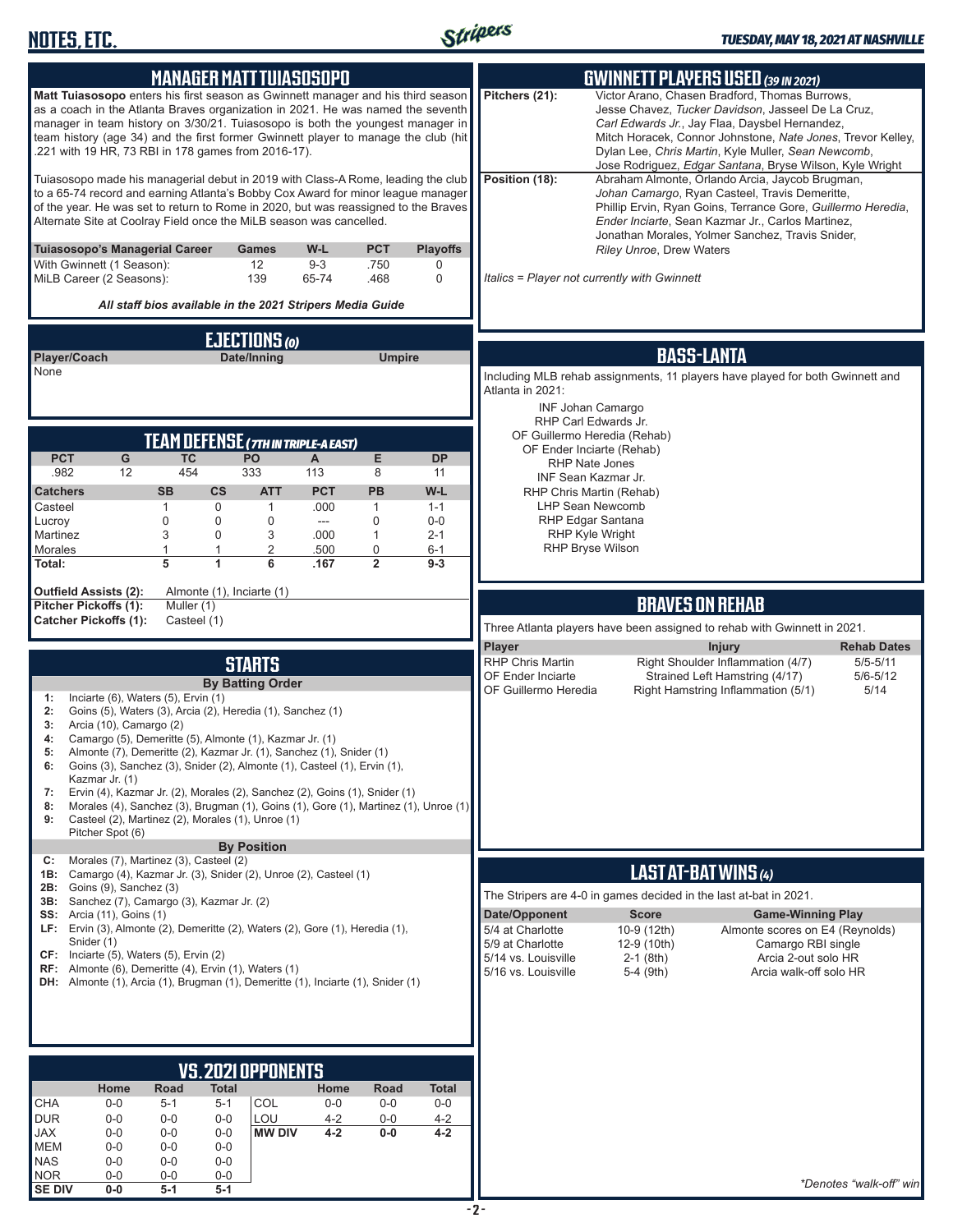# **STARTING PITCHER**



**ON BRAVES 40-MAN ROSTER**

#### *TUESDAY, MAY 18, 2021 AT NASHVILLE*

# **30****KYLE WRIGHT**

|      |     | <u>tus bible white in</u>                            | <b>BIO ON PAGE 105 OF MEDIA GUIDE</b>                                        |
|------|-----|------------------------------------------------------|------------------------------------------------------------------------------|
| B/T: | R/R | <b>BORN:</b> 10/2/95 in Huntsville, Alabama (Age 25) |                                                                              |
| HT:  | 6-4 |                                                      | <b>ACQUIRED:</b> Braves' 1st round pick (5th overall) in 2017 June draft out |
| WT:  | 215 | of Vanderbilt University (Nashville, TN)             |                                                                              |

*TONIGHT:* Wright makes his third Triple-A start of the season in game one of a sixgame series at Nashville. It will be his 31st career game (28th start) with Gwinnett since 2018 (13-7, 3.93 ERA, .240 BAA, 1.21 WHIP, 157 SO in 151.0 IP).

**VANDY PRODUCT:** He starts in Nashville for the first time since attending Vanderbilt University from 2015-17. With the Commodores, he went 19-11 with a 2.78 ERA over 61 games (35 starts), striking out 290 over 255.1 innings.

*2021 SEASON:* Spent most of April at the Alternate Training Site at Coolray Field. Recalled by Atlanta on 4/16 and went 0-0 with a 4.15 ERA in one start (4/16 at the Chicago Cubs), optioned back to the Alternate Training Site on 4/17. In his first Triple-A start of the year on 5/5 at Charlotte, suffered his first Triple-A loss since 6/9/19 vs. Durham, snapping an 8-0, 2.57 ERA (21 ER in 73.2 IP) over his previous 12 starts from 6/14-8/31, 2019. Started Gwinnett's Home Opener on 5/11 vs. Louisville (loss, 5.0 IP, 6 H, 3 ER, 2 BB, 5 SO).

*2021 SPRING TRAINING:* Went 0-1 with a 4.50 ERA (8 ER in 16.0 IP, 13 H, 8 BB, 15 SO) in five starts for the Braves. Optioned to the Alternate Training Site on 3/25.

*2020 SEASON:* Made the Braves' Opening Day roster for the second time in his career. Went 2-4 with a 5.21 ERA, .243 BAA, and three quality starts in eight outings. Made two starts for the Braves in the MLB Postseason, going 1-1 with a 9.45 ERA. Won his first playoff start in Game 3 of the NLDS at Miami (6.0 IP, 3 H, 0 R, 2 BB, 7 SO in series-clinching 7-0 win). Also started Game 3 of the NLCS vs. the Los Angeles Dodgers (loss, 0.2 IP, 5 H, 7 ER, 2 BB, 0 SO, 2 HR in 15-3 loss).

*CAREER HIGHLIGHTS:* **2018:** MLB Futures Game selection (8-9, 3.46 ERA, .230 BAA in 27G between Double-A Mississippi and Gwinnett) ... **2019:** Led the International League in wins with Gwinnett (11-4, 4.17 ERA in 21 starts).

| <b>WRIGHT'S OVERALL STATS</b> |                    |         |            |       |           |           |     |            |             |
|-------------------------------|--------------------|---------|------------|-------|-----------|-----------|-----|------------|-------------|
| Year                          | Team               | W-L     | <b>ERA</b> | G/GS  | <b>HR</b> | <b>BB</b> | so  | <b>BAA</b> | <b>WHIP</b> |
|                               | 2021 ATLANTA (MLB) | $0 - 0$ | 4.15       | 1/1   |           |           | 5   | .214       | 1.15        |
| 12021                         | Gwinnett (AAA)     | $0 - 2$ | 5.40       | 212   |           |           | 13  | .326       | 1.80        |
| MiLB Career:                  |                    | 19-16   | 3.76       | 59/56 | 21        | 96        | 280 | .240       | 1.25        |
| MLB Career:                   |                    | $2 - 7$ | 6.09       | 20/13 | 14        | 45        | 58  | .255       | 1.63        |

| <b>WRIGHT'S 2021 SPLITS (WITH GWINNETT)</b> |                      |          |                |  |  |
|---------------------------------------------|----------------------|----------|----------------|--|--|
|                                             | 0-1, 5.40 ERA (1G)   | Vs. LHB: | .375 BAA. 0 HR |  |  |
| Home:<br>Road:                              | $0-1, 5.40$ ERA (1G) | Vs. RHB: | .296 BAA. 0 HR |  |  |

|         |         |            |   |           | <b>WRIGHT VS. NASHVILLE</b> |    |    |           |    |
|---------|---------|------------|---|-----------|-----------------------------|----|----|-----------|----|
|         | W-L     | <b>ERA</b> | G | <b>GS</b> | ΙP                          | ER | HR | <b>BB</b> | SΟ |
| l 2021: | $0 - 0$ | 0.00       |   |           | 0.0                         |    |    |           |    |
| Career: | $0-0$   | 0.00       |   |           | 0.0                         |    |    |           |    |

|             | <b>WRIGHT'S HIGHS &amp; LOWS</b> |                            |
|-------------|----------------------------------|----------------------------|
|             | <b>Season</b>                    | Career (MiLB and MLB)      |
| IP:         | 5.0 (2x, last: 5/11 vs. LOU)     | 8.0 (7/25/18, MIS vs. MOB) |
| so:         | 8 (5/5 @ CLT)                    | 13 (6/26/18, MIS vs. JAX)  |
| IBB:        | 2 (3x, last: 5/11 vs. LOU)       | 6 (8/14/20, ATL @ MIA)     |
| Iн:         | 8 (5/5 @ CLT)                    | 10 (8/19/19, GWN @ NOR)    |
| ER:         | 3 (2x, last: 5/11 vs. LOU)       | 8 (4/28/19, GWN vs. TOL)   |
| Low-Hit CG: |                                  | Never                      |
| Low-ER CG:  |                                  | Never                      |

|              |      |           |               |          | <b>WRIGHT AT THE PLATE</b> |    |           |            |           |           |
|--------------|------|-----------|---------------|----------|----------------------------|----|-----------|------------|-----------|-----------|
|              | AVG. | <b>AR</b> |               | н        | 2B                         | 3B | <b>HR</b> | <b>RBI</b> | <b>BB</b> | <b>SO</b> |
| 2021:        | .000 |           |               | $\theta$ | O                          |    |           |            |           |           |
| MiLB Career: | .208 | 24        | $\mathcal{P}$ | 5        |                            |    |           |            |           | 14        |
| MLB Career:  | .125 | 8         |               |          |                            |    |           |            |           |           |

|             |              |               |     |                           |                |    |             |                |           |       | <b>WRIGHT'S 2021 STARTS (ALL LEVELS)</b> |               |                                                 |
|-------------|--------------|---------------|-----|---------------------------|----------------|----|-------------|----------------|-----------|-------|------------------------------------------|---------------|-------------------------------------------------|
| <b>Team</b> | Date/Opp.    | <b>Result</b> | IP  | H                         | $\mathsf{R}$   | ER | <b>HR</b>   | <b>BB</b>      | <b>SO</b> | NP-S  | Opp. Starter                             | <b>Result</b> | <b>Notes</b>                                    |
| <b>ATL</b>  | 4/16 at CHC  | <b>ND</b>     | 4.1 | $\ensuremath{\mathsf{3}}$ | 2              | 2  | 1           | $\overline{2}$ | 5         | 78-46 | Zach Davies                              | W, 5-2        | Hit four batters (including Javier Baez twice). |
| <b>GWN</b>  | 5/5 at CLT   | $L, 0-1$      | 5.0 | $\overline{8}$            | $\overline{4}$ | 3  | $\mathbf 0$ | 2              | 8         | 83-55 | Jonathan Stiever                         | $L, 9-6$      | First Triple-A loss since 6/9/19 vs. Durham.    |
| <b>GWN</b>  | 5/11 vs. LOU | $L, 0-2$      | 5.0 | 6                         | 3              | 3  | $\mathbf 0$ | $\overline{2}$ | 5         | 89-56 | Ashton Goudeau                           | $L, 4-0$      | All three runs were allowed in first inning.    |
|             |              |               |     |                           |                |    |             |                |           |       |                                          |               |                                                 |
|             |              |               |     |                           |                |    |             |                |           |       |                                          |               |                                                 |
|             |              |               |     |                           |                |    |             |                |           |       |                                          |               |                                                 |
|             |              |               |     |                           |                |    |             |                |           |       |                                          |               |                                                 |
|             |              |               |     |                           |                |    |             |                |           |       |                                          |               |                                                 |
|             |              |               |     |                           |                |    |             |                |           |       |                                          |               |                                                 |
|             |              |               |     |                           |                |    |             |                |           |       |                                          |               |                                                 |
|             |              |               |     |                           |                |    |             |                |           |       |                                          |               |                                                 |
|             |              |               |     |                           |                |    |             |                |           |       |                                          |               |                                                 |
|             |              |               |     |                           |                |    |             |                |           |       |                                          |               |                                                 |
|             |              |               |     |                           |                |    |             |                |           |       |                                          |               |                                                 |
|             |              |               |     |                           |                |    |             |                |           |       |                                          |               |                                                 |
|             |              |               |     |                           |                |    |             |                |           |       |                                          |               |                                                 |
|             |              |               |     |                           |                |    |             |                |           |       |                                          |               |                                                 |
|             |              |               |     |                           |                |    |             |                |           |       |                                          |               |                                                 |
|             |              |               |     |                           |                |    |             |                |           |       |                                          |               |                                                 |
|             |              |               |     |                           |                |    |             |                |           |       |                                          |               |                                                 |
|             |              |               |     |                           |                |    |             |                |           |       |                                          |               |                                                 |
|             |              |               |     |                           |                |    |             |                |           |       |                                          |               |                                                 |
|             |              |               |     |                           |                |    |             |                |           |       |                                          |               |                                                 |
|             |              |               |     |                           |                |    |             |                |           |       |                                          |               |                                                 |
|             |              |               |     |                           |                |    |             |                |           |       |                                          |               |                                                 |
|             |              |               |     |                           |                |    |             |                |           |       |                                          |               |                                                 |
|             |              |               |     |                           |                |    |             |                |           |       |                                          |               |                                                 |

|                     |         |            |           |    |                 | <b>STRIPERS STARTING PITCHERS</b> |                                                                         |
|---------------------|---------|------------|-----------|----|-----------------|-----------------------------------|-------------------------------------------------------------------------|
| <b>Pitcher</b>      | W-L     | <b>ERA</b> | <b>GS</b> | QS | <b>Team W-L</b> | <b>Run Support</b>                | <b>Last Gwinnett Start</b>                                              |
| Davidson, Tucker    | $2 - 0$ | 0.64       |           |    | $2 - 0$         | 8.00 RPG (16 Tot.)                | 5/12 vs. LOU (W, 2): 7.0 IP, 4 H, 0 R, 1 BB, 8 SO (97p/67s)             |
| De La Cruz, Jasseel | $0-0$   | 0.00       |           |    | 1-0             | $0.00$ RPG $(0$ Tot.)             | 5/14 vs. LOU (ND): 3.0 IP, 1 H, 0 R, 0 BB, 3 SO (35p/25s)               |
| Johnstone, Connor   | $1 - 1$ | 5.00       |           |    | $1 - 1$         | 4.50 RPG (9 Tot.)                 | 5/13 vs. LOU (L, 1): 4.0 IP, 5 H, 5 R, 5 ER, 0 BB, 3 SO, 2 HR (63p/43s) |
| Muller, Kyle        | $0-0$   | 8.18       |           |    | $3-0$           | 3.00 RPG (9 Tot.)                 | 5/15 vs. LOU (ND): 4.0 IP, 4 H, 1 R, 1 ER, 3 BB, 6 SO, 1 HR (83p/46s)   |
| Wilson, Bryse       | 1-0     | 3.27       |           |    | $2 - 0$         | 3.00 RPG (6 Tot.)                 | 5/16 vs. LOU (ND): 6.0 IP, 10 H, 4 R, 4 ER, 0 BB, 3 SO, 2 HR (93p/63s)  |
| Wright, Kyle        | $0 - 2$ | 5.40       |           |    | $0 - 2$         | 0.50 RPG (1 Tot.)                 | 5/11 vs. LOU (L, 2): 5.0 IP, 6 H, 3 R, 3 ER, 2 BB, 5 SO (89p/56s)       |
| Total:              | $4 - 3$ | 4.03       | 12        |    | $9 - 3$         | 3.42 RPG (41 Tot.)                |                                                                         |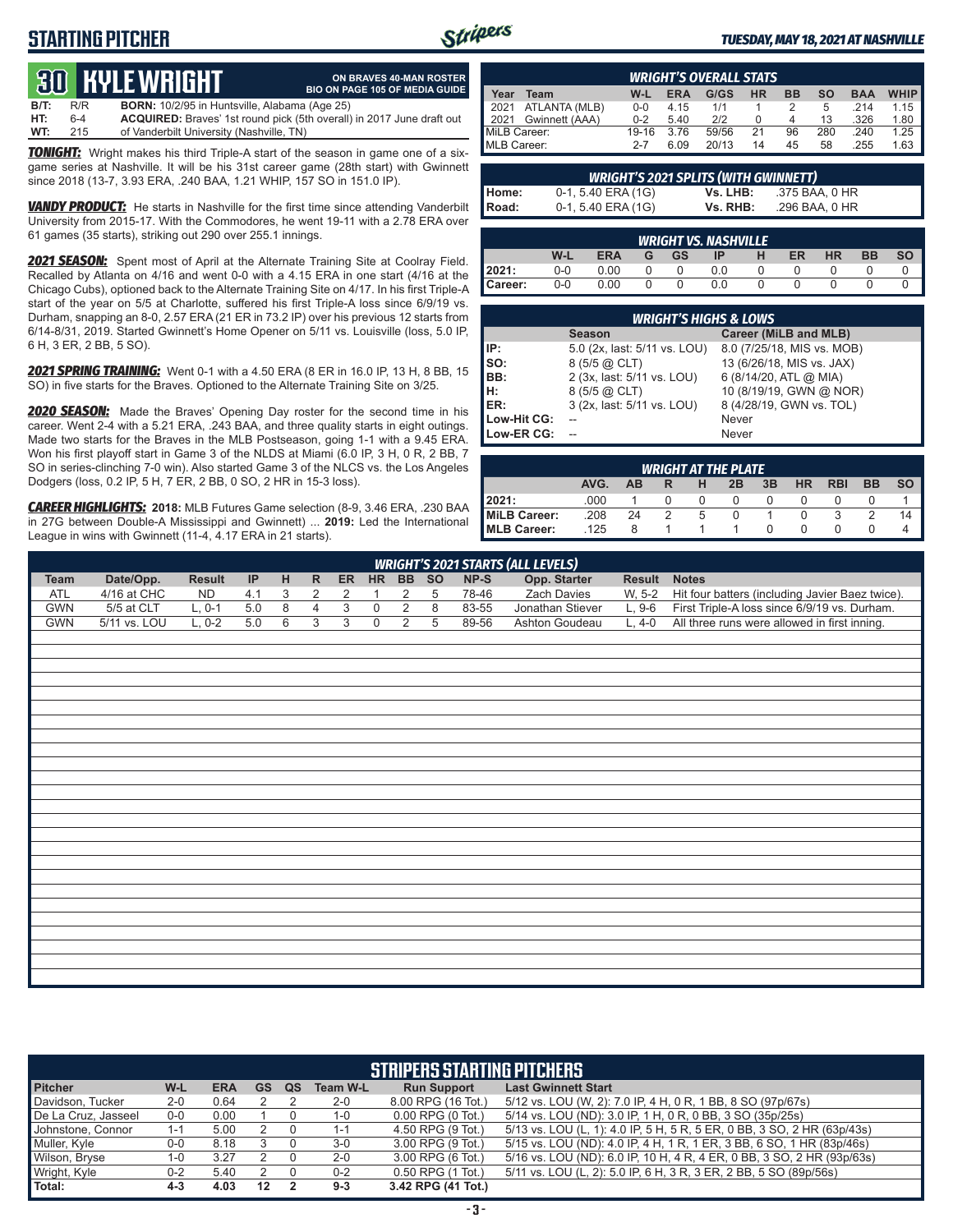

|                     |         |            |   |           |            |               |              | <b>RELIEF SUMMARY (CURRENT STRIPERS ONLY)</b>                    |                         |
|---------------------|---------|------------|---|-----------|------------|---------------|--------------|------------------------------------------------------------------|-------------------------|
| <b>Pitcher</b>      | W-L     | <b>ERA</b> | G | <b>GF</b> | <b>HLD</b> | <b>SV/OPP</b> | <b>IR/RS</b> | <b>Last Gwinnett Relief Outing</b>                               | <b>Scoreless Streak</b> |
| Arano, Victor       | $0 - 0$ | 2.25       |   |           | 0          | 1/2           | 0/0          | 5/16 vs. LOU: 1.0 IP, 0 H, 0 R, 1 BB, 0 SO (12p/5s)              | 3G (3.0 IP)             |
| Bradford, Chasen    | $1 - 0$ | 1.69       |   |           |            | 0/0           | 2/2          | 5/15 vs. LOU: W, 2.0 IP, 1 H, 0 R, 0 BB, 2 SO (31p/21s)          | 3G (5.0 IP)             |
| Burrows. Thomas (L) | $0 - 0$ | 1.69       |   |           | 0          | 0/0           | 3/0          | 5/16 vs. LOU: 0.1 IP, 0 H, 0 R, 0 BB, 0 So (5p/3s)               | 1G (0.1 IP)             |
| Chavez, Jesse       | $0 - 0$ | 3.60       | 3 |           |            | 0/0           | 0/0          | 5/13 vs. LOU: 2.0 IP, 3 H, 2 R, 2 ER, 0 BB, 2 SO (26p/20s)       | 0G                      |
| De La Cruz, Jasseel | $0 - 0$ | 5.40       |   |           | $\Omega$   | 0/0           | 0/0          | 5/11 vs. LOU: 1.0 IP, 0 H, 0 R, 0 BB, 1 SO (9p/7s)               | 1G (1.0 IP)             |
| Flaa, Jay           | $0 - 0$ | 0.00       |   |           | 0          | 0/0           | 0/0          | 5/16 vs. LOU: 0.2 IP, 1 H, 0 R, 2 BB, 0 SO (21p/9s)              | 2G (1.2 IP)             |
| Hernandez, Daysbel  | $0 - 0$ | 3.86       | 3 |           |            | 0/0           | 1/0          | 5/13 vs. LOU: 1.0 IP, 0 H, 1 R, 1 ER, 2 BB, 1 SO, 1 WP (28p/18s) | 0G                      |
| Horacek, Mitch (L)  | $1 - 0$ | 6.00       |   |           | $\Omega$   | 0/0           | 0/0          | 5/14 vs. LOU: 1.0 IP, 1 H, 0 R, 0 BB, 1 SO (14p/10s)             | 1G (1.0 IP)             |
| Johnstone, Connor   | $0 - 0$ | 0.00       |   |           | 0          | 0/0           | 3/3          | 5/4 at CLT: 3.0 IP, 1 H, 0 R, 0 BB, 1 SO (27p/18s)               | 1G (3.0 IP)             |
| Kelley, Trevor      | $0 - 0$ | 0.00       |   |           | $\Omega$   | 0/0           | 0/0          | 5/15 vs. LOU: 1.0 IP, 0 H, 0 R, 0 BB, 1 SO (12p/7s)              | 2G (2.0 IP)             |
| Lee, Dylan (L)      | $1 - 0$ | 0.00       |   |           |            | 0/0           | 0/0          | 5/15 vs. LOU: 2.0 IP, 1 H, 0 R, 0 BB, 3 SO (27p/21s)             | 2G (4.0 IP)             |
| Rodriguez, Jose     | $0-0$   | 2.25       |   |           | 0          | 0/0           | 0/0          | 5/14 vs. LOU: 4.0 IP, 1 H, 1 R, 1 ER, 1 BB, 3 SO, 1 HR (46p/30s) | 0G                      |
|                     |         |            |   |           |            |               |              |                                                                  |                         |

|                               |         | STRIPERS PITCHING BREAKDOWN |              |          |    |                        |    |           |            |
|-------------------------------|---------|-----------------------------|--------------|----------|----|------------------------|----|-----------|------------|
|                               | W-L     | <b>ERA</b>                  | IP           |          | ER | <b>HR</b>              | BB | <b>SO</b> | <b>BAA</b> |
| Starters:                     | $4 - 3$ | 4.03                        | 58.0         | 29       | 26 | 9                      | 19 | 62        | 258        |
| Relievers:                    | $5-0$   | 2.72                        | 53.0         | 20       | 16 | 5                      | 17 | 64        | .182       |
| l Total:                      | $9 - 3$ | 341                         | 111 $\Omega$ | 49       | 42 | 14                     | 36 | 126       |            |
| <b>Saves/Opp: 1/3 (33.3%)</b> |         |                             |              | Holds: 3 |    | IR/Scored: 9/5 (35.7%) |    |           |            |

#### *VICTOR ARANO - RHP - #54:*

- **• 2021:** Locked down Gwinnett's first save of the year on 5/14 vs. LOU (1.0 IP, 1 H). **• 2021 with Atlanta:** Recalled on 5/8, but did not pitch ... Optioned on 5/10.
- **• Spring Training:** 0-1, 34.71 ERA, .538 BAA, 1 SV in 3G with Atlanta.
- **• 2020:** Was a member of Philadelphia's 60-man player pool, but spent the entire year at the Alternate Site in Lehigh Valley ... DFA'd by the Phillies on 1/18.
- **• 2019:** Limited to just 6G with Triple-A Lehigh Valley (2-0, 0.00 ERA in 3G) and Philadelphia (1-0, 3.86 ERA in 3G) ... Was on injured list from 4/20-end of season (right elbow inflammation).
- **• Acquired:** Claimed off waivers from Philadelphia (1/22/21) ... Originally signed by the Los Angeles Dodgers as a non-drafted free agent (4/4/13).
- **• MLB Career:** 3-2, 2.65 ERA, .224 BAA, 3 SV in 73G with Philadelphia (2017-19).

#### *CHASEN BRADFORD - RHP - #28:*

- **• 2021:** Is 1-0 with a 0.00 ERA (0 R in 5.0 IP, 1 H, 0 BB, 4 SO) in last 3 appearances.
- **• Spring Training:** Did not pitch in Atlanta's MLB camp.
- **• 2020:** Re-signed by Seattle to an MiLB deal on 1/15, but was not included on the Mariners' 60-man player pool ... Did not play.
- **• 2019:** Split time between Seattle (0-0, 4.86 ERA, 1 SV in 12G) and Triple-A Tacoma (0-0, 6.75 ERA, 1 SV in 5G).
- **• Acquired:** MiLB FA (3/15/21) ... Originally the New York Mets' 35th round pick in 2011 out of the University of Central Florida.
- **• MLB Career:** 7-0, 3.89 ERA, .253 BAA, 1 SV in 86G with NYM, SEA (2017-19).

#### *THOMAS BURROWS - LHP - #49:*

- **• MLB.com Prospect Rankings:** #22 (Braves Top 30).
- **• Spring Training:** 0-1, 6.75 ERA, .222 BAA, 0 SV in 4G with Atlanta.
- **• 2020:** Was an NRI to Spring Training, but not included on 60-man player pool.
- **• 2019:** Went 2-4 with a 4.42 ERA, .221 BAA, and 7 saves (7-for-9) in 43G between Double-A Mississippi and Gwinnett ... Stranded 16 of 17 inherited runners with the Stripers (94.1%) ... Won Atlanta's Bill Lucas Award for community service.
- **• Acquired:** Via trade with Seattle (1/11/17) ... Originally the Mariners' 4th-round pick in 2016 out of the University of Alabama.

#### *JESSE CHAVEZ - RHP - #40:*

- **• Spring Training:** 0-0, 14.54 ERA, .429 BAA, 0 SV in 5G with the Los Angeles Angels ... Released on 3/25.
- **• 2020:** Logged 18G with Texas, going 0-0 with a 6.88 ERA and .303 BAA.
- **• 2019:** In 48G (9 starts) with Texas, went 3-5 with a 4.85 ERA, .267 BAA, and 1 save.
- **• Acquired:** MiLB FA (4/17/21) ... Originally Texas's 42nd round pick in 2002 out of Riverside Community College (Riverside, CA).
- **• MLB Career:** 41-58, 4.52 ERA, .266 BAA, 8 SV in 481G with PIT, ATL, KC, TOR, OAK, LAD, LAA, TEX, CHC (2008-20) ... Made his lone MLB Postseason appearance with the Cubs in 2018 NL Wild Card Game (1.0 IP, 1 H, 0 R, 0 SO).

#### *JAY FLAA - RHP - #45:*

- **• 2021 with BAL:** Contract selected by Baltimore on 4/26 and made his MLB debut on 4/27 vs. the NY Yankees (1.1 IP, 2 BB, 1 SO, struck out Aaron Judge) ... Optioned on 4/28, appeared in 1G with Triple-A Norfolk (0-0, 16.20) ... DFA'd on 5/8.
- **• Spring Training:** 0-0, 3.38 ERA, .200 BAA, 0 SV in 3G with Baltimore.
- **• 2020:** Was not on Baltimore's 60-man player pool, did not play.
- **• 2019:** Went 2-5 with a 4.69 ERA, .256 BAA, and 5 SV in 40G (3 starts) between Double-A Bowie and Norfolk (2-3, 5.24 ERA, 4 SV in 29G during Triple-A debut).
- **• Acquired:** Claimed off waivers from Baltimore (5/11/21) ... Originally the Orioles' 6th-round pick in 2015 out of North Dakota State University (Fargo, ND).
- **• MLB Career:** 0-0, 0.00 ERA, .000 BAA, 0 SV in 1G with Baltimore (2021).

#### *DAYSBEL HERNANDEZ - RHP - #36:*

- **• MLB.com Prospect Ranks:** #17 (Braves Top 30).
- **• Spring Training:** 0-0, 9.00 ERA, .353 BAA, 0 SV in 6G with Atlanta.
- **• 2020:** Was not on the Braves' 60-man player pool ... Participated in Atlanta's Instructional League at Coolray Field in October.
- **• 2019:** Spent the entire season with Advanced-A Florida, going 5-2 with a 1.71 ERA, .184 BAA, and 7 SV (7-for-10) in 35G ... Named an MiLB.com Braves Org. All-Star. **• Acquired:** NDFA (9/13/17) out of Sandino, Cuba.

#### *MITCH HORACEK - LHP - #59:*

- **• Spring Training:** Did not pitch in Atlanta's MLB camp.
- **• 2020:** Signed with Minnesota, but was not on the Twins' 60-man player pool.
- **• 2019:** Pitched for both Double-A Hartford (4-0, 2.48 ERA in 34G) and Triple-A
- Albuquerque (1-1, 18.75 ERA in 12G) in the Colorado Rockies organization. **• Acquired:** MiLB FA (3/25/21) ... Originally Baltimore's 9th-round pick in 2013 out of Dartmouth College (Hanover, NH).

#### *CONNOR JOHNSTONE - RHP - #51:*

- **• Leaderboard:** As of 5/18, ranks among Triple-A East top 10 in WHIP (3rd, 0.58) and BAA (10th, .171).
- **• 2021:** Threw 8.0 scoreless innings over his first 2 outings with Gwinnett, including a 5.0-inning spot start (win, 1 H, 0 BB, 5 SO) on 5/8 at Charlotte.
- **• Spring Training:** 0-1, 4.76 ERA, .273 BAA, 1 SV in 6G with Atlanta.
- **• 2020:** Was an NRI to Braves Spring Training, but not on 60-man player pool. **• 2019:** With Double-A Mississippi and Gwinnett, went 7-4 with a 4.24 ERA, .296 BAA,
- and 1 SV in 35G (7 starts) ... His 7 wins ranked T-8th among Braves farmhands. **• Acquired:** Braves 21st-round pick in 2017 out of Wake Forest University.

#### *TREVOR KELLEY - RHP - #43:*

- **• Spring Training:** Did not pitch in Chicago Cubs' MLB camp ... Released on 4/23.
- **• 2020:** Pitched in 4G with Philadelphia, going 0-0 with a 10.80 ERA ... Outrighted on 8/14 and spent the rest of the season at the Phillies Alternate Site.
- **• 2019:** In 52G with Triple-A Pawtucket, went 5-5 with a 1.79 ERA, .216 BAA, and 12 SV ... Was an International League Midseason and Postseason All-Star and a *Baseball America* Triple-A All-Star ... Led IL in appearances and was T-1st in saves Made MLB debut on 7/2 at Toronto and logged 10G with Boston (0-3, 8.64 ERA).
- **• Acquired:** MiLB FA (4/28/21) ... Originally Boston's 36th-round pick in 2015 out of the University of North Carolina at Chapel Hill.
- **• MLB Career:** 0-3, 9.26 ERA, .347 BAA, 0 SV in 14G with BOS (2019), PHI (2020).

#### *DYLAN LEE - LHP - #58:*

- **• 2021:** Earned the win in his Stripers' debut on 5/4 at Charlotte (2.0 IP, 1 H, 1 R, 0 ER, 0 BB, 3 SO in 10-9 win in 12 innings).
- **• Spring Training:** 0-0, 0.00 ERA, 0 SV in 2G with Miami ... Released on 3/29.
- **• 2020:** Was a non-roster invite to Marlins Spring Training, but was not on Miami's 60-man player pool ... Did not play.
- **• 2019:** Logged 45G between Double-A Jacksonville (0-3, 1.91 ERA, .176 BAA, 13 SV in 32G) and Triple-A New Orleans (1-3, 4.71 ERA, .329 BAA, 0 SV in 13G).
- **• Acquired:** MiLB FA (4/15/21) ... Originally Miami's 10th-round pick in 2016 out of Cal State Fresno (Fresno, CA).

#### *JOSE RODRIGUEZ - RHP - #53:*

- **• Spring Training:** Was a free agent and did not pitch for a club.
- **• 2020:** Spent most of the year at the LA Angels' Alternate Site at Long Beach State Selected on 8/1 and appeared once in relief, 8/2 vs. Houston (1.2 IP, 2 H, 0 R, 1 BB) ... DFA'd on 8/10, outrighted on 8/13.
- **• 2019:** Made his MLB debut with the Angels (0-1, 2.75 ERA in 9G, 1 start) ... Between Double-A Mobile and Triple-A Salt Lake, went 3-5 with a 6.57 ERA in 23G (7 starts).
- **• Acquired:** MiLB FA (4/21/21) ... Originally signed by the Angels as a NDFA on 12/3/12 out of Bolivar, Venezuela.
- **• MLB Career:** 0-1, 2.53 ERA, .238 BAA in 10G (1 start) with LA Angels (2019-20).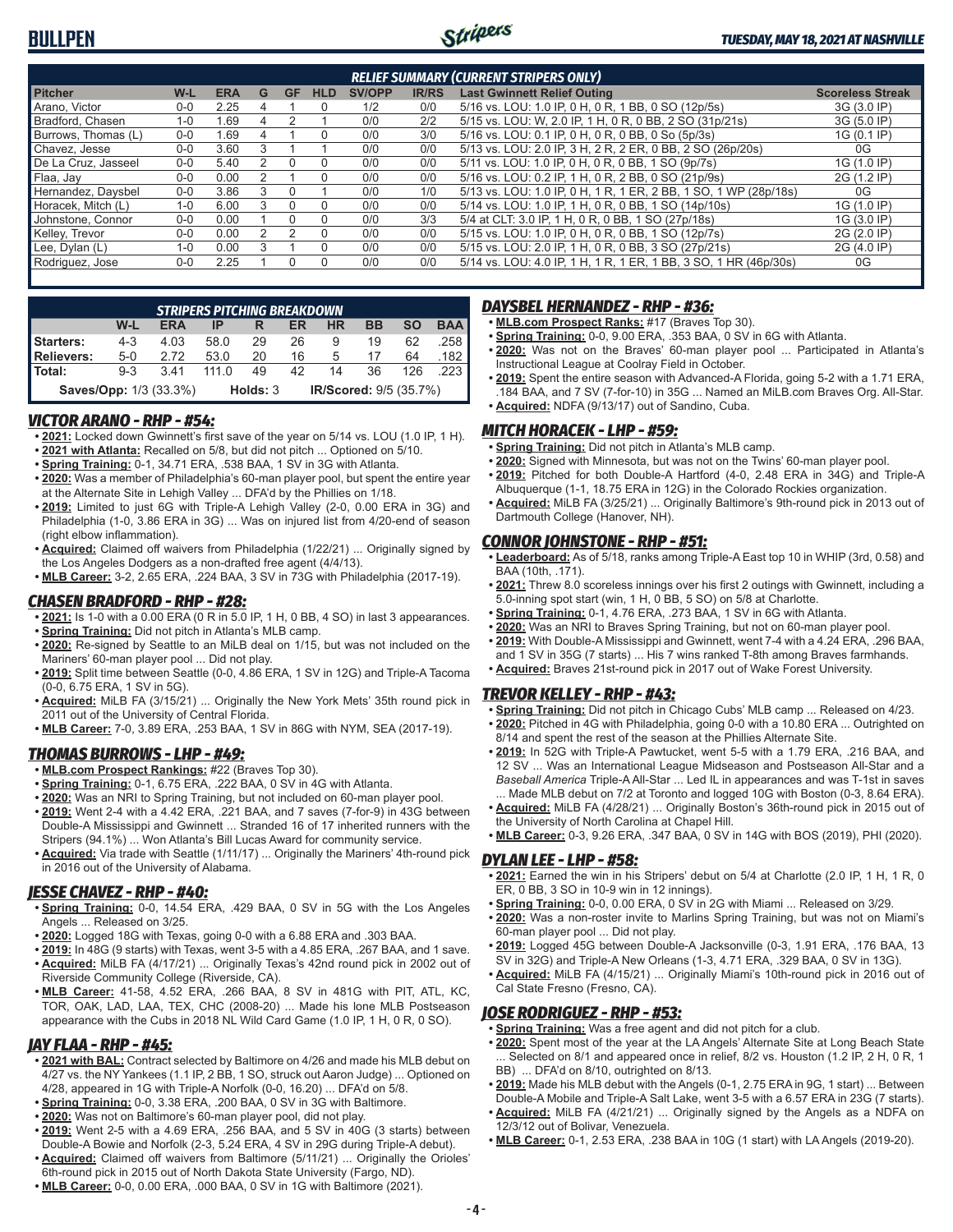| <b>OFFENSE</b> |                                                                                        |  | Stripers |                                  |  |  |  |  | <b>TUESDAY, MAY 18, 2021 AT NASHVILLE</b> |
|----------------|----------------------------------------------------------------------------------------|--|----------|----------------------------------|--|--|--|--|-------------------------------------------|
| TOTAL:         | 269, 20 HR, 860 OPS RISP: 297, 4 HR, 858 OPS RUNS/INNING: 1 2 3 4 5 6 7 8 9 X TOT      |  |          |                                  |  |  |  |  |                                           |
| Vs. LHP:       | 269, 9 HR, 914 OPS RISP/20: 222, 1 HR, 630 OPS Stripers:                               |  |          | 10  6  5  5  8  9  11  17  11  6 |  |  |  |  |                                           |
|                | Vs. RHP: 269, 11 HR, 837 OPS LOADED: 238, 1 HR, 704 OPS   Opponents: 9 3 6 9 4 1 6 5 4 |  |          |                                  |  |  |  |  |                                           |

|            |                |          |                |           |      |          |                | <b>HOME RUNS</b>       |                                                |                | <b>MULTI-GAMES</b> |             |
|------------|----------------|----------|----------------|-----------|------|----------|----------------|------------------------|------------------------------------------------|----------------|--------------------|-------------|
| Player     | 1R             | 2R       | 3R             | <b>GS</b> | Tot. |          |                | Off LH Off RH Team W-L | <b>Last HR with Gwinnett</b>                   | <b>Hit</b>     | <b>RBI</b>         | <b>HR</b>   |
| Almonte    |                |          |                |           |      | $\Omega$ |                | $1 - 0$                | 5/7/21 at CLT, GS (RH Felix Paulino)           | 3              | 3                  |             |
| Arcia      | 6              |          | 0              | 0         |      | 4        | 3              | $4 - 1$                | 5/16/21 vs. LOU, 1R/Walk-Off (RH Shane Carle)  | 6              | 3                  |             |
| Brugman    | 0              |          |                |           |      | 0        | 0              | $0 - 0$                |                                                | 0              | $\Omega$           | $\Omega$    |
| Camargo    | $\overline{2}$ |          |                | O         | 3    | 3        | $\Omega$       | $1 - 1$                | 5/8/21 at CLT, 1R (LH Nik Turley), 2nd of Game | $\overline{2}$ | $\overline{2}$     |             |
| Casteel    | $\Omega$       |          | $\Omega$       | O         |      | $\Omega$ |                | $1 - 0$                | 5/16/21 vs. LOU, 2R (RH Ashton Goudeau)        | $\overline{2}$ | $\overline{2}$     | $\Omega$    |
| Demeritte  | 2              | 2        |                | O         |      | 2        | $\overline{2}$ | $4 - 0$                | 5/12/21 vs. LOU, 1R (RH Tim Adleman)           | 3              | 2                  | $\Omega$    |
| Ervin      | $\Omega$       |          | 0              |           |      | $\Omega$ | 0              | $0 - 0$                |                                                |                |                    | $\Omega$    |
| Goins      |                |          |                |           |      |          | $\Omega$       | $1 - 0$                | 5/4/21 at CLT, 1R (LH Kyle Kubat)              |                | $\overline{2}$     | $\mathbf 0$ |
| Gore       | $\Omega$       |          | 0              | O         | 0    | $\Omega$ | $\Omega$       | $0 - 0$                |                                                |                | $\Omega$           | $\Omega$    |
| Heredia    | 0              |          |                |           |      | $\Omega$ | $\Omega$       | $0 - 0$                | ---                                            | 0              | $\mathbf 0$        | $\Omega$    |
| Inciarte   | $\Omega$       |          |                | O         | 0    | $\Omega$ | 0              | $0 - 0$                |                                                | 0              | $\Omega$           | $\Omega$    |
| Kazmar Jr. | $\Omega$       |          | 0              |           |      | $\Omega$ |                | $0 - 1$                | 5/13/21 vs. LOU, 2R (RH Vladimir Gutierrez)    |                |                    | $\Omega$    |
| Lucroy     | 0              | $\Omega$ | $\Omega$       | 0         | 0    | $\Omega$ | $\Omega$       | $0 - 0$                |                                                | 0              | $\Omega$           | $\Omega$    |
| Martinez   | $\Omega$       |          | O              |           |      | $\Omega$ | $\Omega$       | $0 - 0$                |                                                | $\mathfrak{p}$ |                    | $\Omega$    |
| Morales    | 0              | $\Omega$ |                | 0         |      | $\Omega$ | -4             | $1 - 0$                | 5/7/21 at CLT, 3R (RH Joe De Carlo)            |                |                    | $\Omega$    |
| Sanchez    | $\Omega$       |          |                |           |      | $\Omega$ | 0              | $0 - 0$                |                                                | $\overline{2}$ |                    | $\Omega$    |
| Snider     |                | $\Omega$ | 0              | 0         |      | $\Omega$ | -4             | $1 - 0$                | 5/7/21 at CLT, 1R (RH Felix Paulino)           | 0              | $\Omega$           | $\Omega$    |
| Unroe      | 0              |          | $\Omega$       | 0         | 0    | $\Omega$ | 0              | $0 - 0$                | 7/19/19 vs. ROC, 1R (RH Drew Hutchison)        | 0              | $\mathbf 0$        | $\Omega$    |
| Waters     | U              |          |                |           | 0    | $\Omega$ | $\Omega$       | $0 - 0$                | 8/31/19 at DUR, 1R (LH Josh Fleming)           | $\overline{2}$ | $\Omega$           | $\Omega$    |
| Total:     | 12             | 5        | $\overline{2}$ |           | 20   |          |                |                        |                                                |                |                    |             |

|                           |                                                | <b>HOME RUN VARIANTS</b>                                  | <b>PINCH HITTERS</b> |       |                     |          |                                        |              |             |            |  |  |
|---------------------------|------------------------------------------------|-----------------------------------------------------------|----------------------|-------|---------------------|----------|----------------------------------------|--------------|-------------|------------|--|--|
| Back-to-Back Homers (1x): |                                                |                                                           | Player               | AVG.  | <b>AB</b>           | н        | 2B                                     | 3B           | <b>HR</b>   | <b>RBI</b> |  |  |
|                           | Almonte (GS) / Snider, 5/7 at CLT (1st Inning) |                                                           | Almonte              | 1.000 |                     |          | O                                      | 0            | $\Omega$    | 2          |  |  |
|                           |                                                |                                                           | Casteel              | .000  | 2                   | 0        | U                                      | 0            | $\Omega$    | 0          |  |  |
|                           | Back-to-Back-to-Back Homers (1x):              |                                                           | Demeritte            | 1.000 | 2                   | 2        |                                        |              |             |            |  |  |
|                           |                                                | Arcia (2R) / Camargo / Demeritte, 5/8 at CLT (6th Inning) | Ervin                | .500  | 2                   |          | U                                      | 0            | $\Omega$    |            |  |  |
|                           |                                                |                                                           | Gore                 | .500  | 2                   |          | $\Omega$                               | 0            | $\Omega$    | 0          |  |  |
| Pinch Hit Homers (1x):    |                                                |                                                           | Sanchez              | .000  |                     | $\Omega$ | $\Omega$                               | $\Omega$     | $\Omega$    | 0          |  |  |
|                           | Demeritte, 5/12 vs. LOU (7th Inning)           |                                                           | Snider               | .000  |                     | 0        | $\Omega$                               | 0            | $\Omega$    | 0          |  |  |
|                           |                                                |                                                           | Unroe                | .000  | 4                   | 0        | $\Omega$                               | 0            | $\mathbf 0$ | 0          |  |  |
| Walk-Off Homers (1x):     |                                                |                                                           | Totals:              | .333  | 15                  | 5        |                                        | 0            |             | 4          |  |  |
|                           | Arcia (Solo), 5/16 vs. LOU (9th Inning)        |                                                           |                      |       |                     |          |                                        |              |             |            |  |  |
|                           |                                                |                                                           |                      |       |                     |          |                                        |              |             |            |  |  |
|                           |                                                |                                                           |                      |       |                     |          |                                        |              |             |            |  |  |
|                           |                                                | <b>HITTING STREAKS (10-PLUS GAMES)</b>                    |                      |       |                     |          | <b>ON-BASE STREAKS (20-PLUS GAMES)</b> |              |             |            |  |  |
| <b>Player</b>             | Length/Dates                                   | <b>Stats</b>                                              | <b>Player</b>        |       | <b>Length/Dates</b> |          |                                        | <b>Stats</b> |             |            |  |  |
| Arcia                     | 12G (5/4-Current)                              | .385 (20-52), 3 2B, 7 HR, 15 R, 12 RBI, 1 SB              |                      |       |                     |          |                                        |              |             |            |  |  |
|                           |                                                |                                                           |                      |       |                     |          |                                        |              |             |            |  |  |
|                           |                                                |                                                           |                      |       |                     |          |                                        |              |             |            |  |  |

|                      |                                     | <b>BATTER'S BOX (CURRENT STRIPERS ONLY)</b> |                          |                                          |
|----------------------|-------------------------------------|---------------------------------------------|--------------------------|------------------------------------------|
| <b>Player</b>        | <b>Season with GWN</b>              | 5/16 vs. LOU                                | <b>Active Hit Streak</b> | <b>Last Homestand</b>                    |
| Almonte, Abraham     | .375. 1 HR. 11 RBI. 3 SB. 1.066 OPS | $1-3. R$                                    | 3G (Since 5/13)          | $.333(4-12)$ , 3 R, SB                   |
| Arcia, Orlando       | .385, 7 HR, 12 RBI, 1 SB, 1,296 OPS | 2-5, HR, R, RBI                             | 12G (Since 5/4)          | .400 (10-25), 3 2B, 2 HR, 6 R, 4 RBI, SB |
| Brugman, Jaycob (IL) | .000, 0 HR, 0 RBI, 0 SB, .000 OPS   | <b>DNP</b>                                  | $-1G$                    | <b>DNP</b>                               |
| Casteel, Ryan        | .375, 1 HR, 6 RBI, 0 SB, 1.161 OPS  | 1-3, HR, R, 2 RBI                           | 2G (Since 5/15)          | .250 (2-8), 2B, HR, 3 R, 5 RBI           |
| Demeritte, Travis    | .353, 4 HR, 10 RBI, 1 SB, 1.316 OPS | $1-1, 2B, R$                                | 1G (Since 5/16)          | .462 (6-13), 4 2B, HR, 4 R, 2 RBI        |
| Ervin, Phillip       | .240, 0 HR, 4 RBI, 1 SB, .664 OPS   | <b>DNP</b>                                  | $-2G$                    | $.300$ (3-10), 2 R, RBI                  |
| Goins, Ryan          | .256. 1 HR. 7 RBI. 0 SB. .751 OPS   | <b>DNP</b>                                  | 1G (Since 5/15)          | .263 (5-19), 2 2B, R, 5 RBI              |
| Gore, Terrance       | .286, 0 HR, 0 RBI, 1 SB, .661 OPS   | $0 - 3$                                     | $-2G$                    | $.000(0-4)$                              |
| Kazmar Jr., Sean     | .333. 1 HR. 4 RBI. 0 SB. 1.029 OPS  | <b>DNP</b>                                  | 1G (Since 5/15)          | .333 (5-15), 2B, HR, 5 R, 4 RBI          |
| Lucroy, Jonathan     | ---                                 | <b>DNP</b>                                  |                          | <b>DNP</b>                               |
| Martinez, Carlos     | .333, 0 HR, 3 RBI, 0 SB, .733 OPS   | <b>DNP</b>                                  | 3G (Since 5/4)           | $.400$ (2-5), 2B, 2 RBI                  |
| Morales, Jonathan    | .160, 1 HR, 5 RBI, 0 SB, .480 OPS   | $1-3, 2B$                                   | 1G (Since 5/16)          | $.083(1-12)$                             |
| Sanchez, Yolmer      | .182, 0 HR, 4 RBI, 0 SB, .523 OPS   | $0 - 5$                                     | $-2G$                    | $.059(1-17)$                             |
| Snider, Travis       | .182, 1 HR, 2 RBI, 0 SB, 1.095 OPS  | <b>DNP</b>                                  | $-2G$                    | $.000(0-3)$ , R                          |
| Waters, Drew         | .222. 0 HR. 2 RBI. 3 SB. .639 OPS   | 1-3, 2B, R, SB                              | 2G (Since 5/15)          | .250 (5-20), 2 2B, 3 R, RBI, SB          |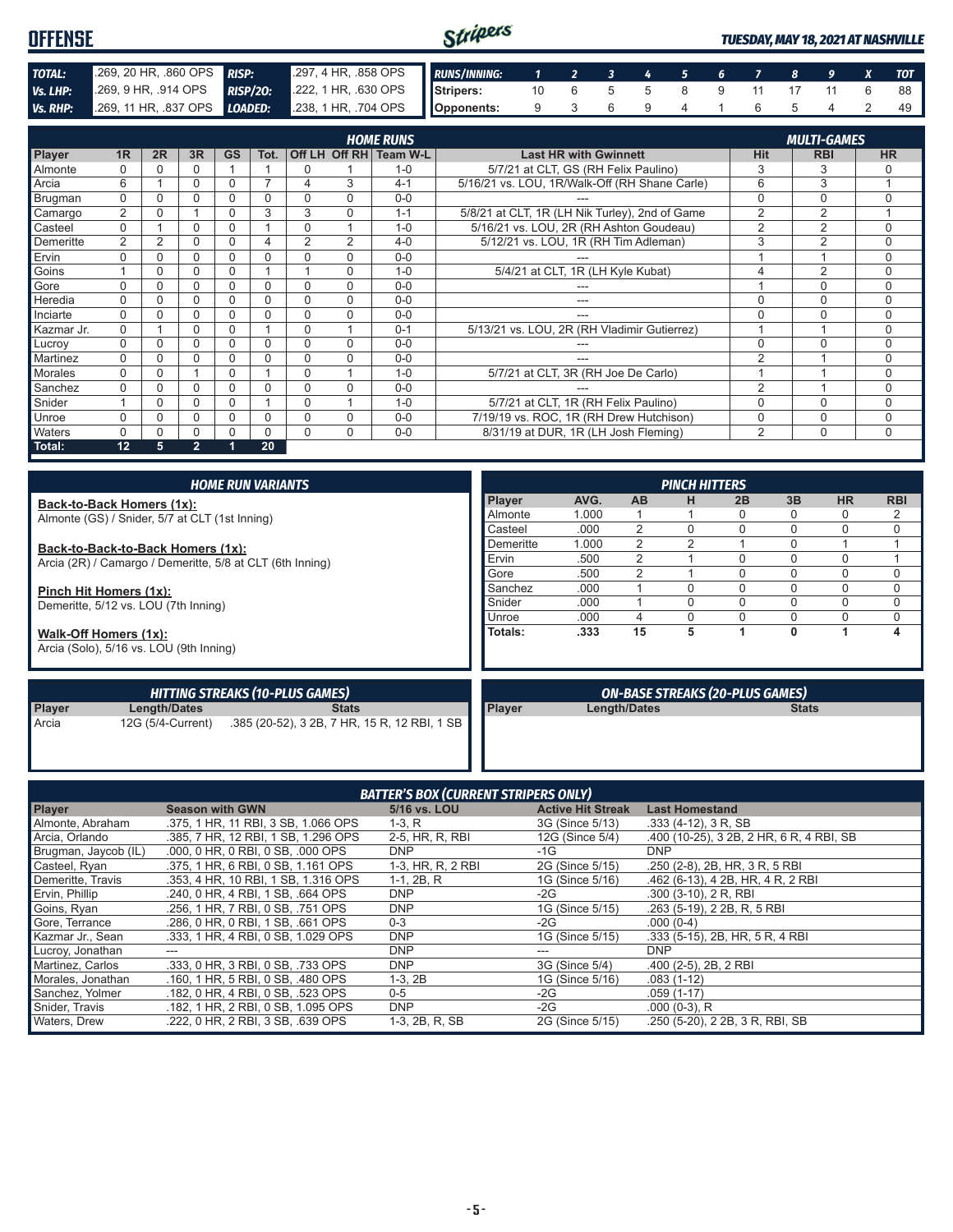#### *ABRAHAM ALMONTE - OF - #7*

- **• Leaderboard:** As of 5/18, ranks among Triple-A East top 10 in OBP (T-2nd, .535), BB (T-4th, 11), R (T-5th, 11), AVG (10th, .375), RBI (T-10th, 11), SB (T-10th, 3).
- **• 2021:** Plated the go-ahead RBI with a 12th-inning double on 5/4 at CLT, scored eventual decisive run on an error (won 10-9) ... Set a new single-game career high with 6 RBI on 5/7 at CLT (3-for-5, grand slam, 4 R).
- **• Spring Training:** .156, 3 2B, 1 3B, 3 R, 1 RBI, 1 SB, .595 OPS in 17G with Atlanta.
- **• 2020:** Played 7G with San Diego, batting .091 (1-for-11, 1 SB). **• Acquired:** MLB FA (10/30/20) ... Outrighted to the Braves Alternate Site on 3/26 ...
- Originally signed by the New York Yankees as a NDFA (7/2/05). **• MLB Career:** .237, 58 2B, 13 3B, 18 HR, 97 RBI, 25 SB in 376G with SEA, SD,
- CLE, KC, and ARI (2013-20).

#### *ORLANDO ARCIA - SS - #13*

- **• Leaderboard:** As of 5/18, leads all of Triple-A in HR (7), XBH (10), TB (44), and R (T-1st, 15) ... Also ranks among Triple-A East top 10 in H (T-2nd, 20), SLG (5th, .846), OPS (6th, 1.296), RBI (T-6th, 12), and AVG (7th, .385).
- **• 2021:** Has hit safely in all 12G with Gwinnett (.385, 7 HR, 15 R, 12 RBI, 1 SB, 1.296 OPS) ... On 5/9 at CLT, tied Gwinnett's single-game homer record with 3 solo blasts (3-for-4, 4 R, 4 RBI) ... Launched a game-winning solo HR (#6) in the 8th on 5/14 vs. LOU ... Blasted a walk-off solo HR (#7) in the 9th on 5/16 vs. LOU.
- **• 2021 in MLB:** Was on Milwaukee's Opening Day roster and batted .091 (1-for-11, 1 RBI) in 4G before being traded to Atlanta on 4/6 (sent to Braves Alternate Site).
- **• Spring Training:** .191, 4 2B, 4 R, 6 RBI, .517 OPS in 19G with Milwaukee. **• 2020:** Spent 59 games with the Brewers, batting .260 (10 2B, 1 3B, 5 HR, 22 R, 20 RBI, 2 SB) ... Played in 2 Postseason games (.143, 1-for-7, 1 HR, 2 RBI).
- **• Acquired:** Via trade with Milwaukee in exchange for RHP Chad Sobotka and RHP Patrick Weigel (4/6/21) ... Originally signed by Milwaukee as a NDFA (10/22/10).
- **• MLB Career:** .244, 69 2B, 7 3B, 42 HR, 180 RBI, 39 SB in 542G with Milwaukee (2016-21) ... Played in the Postseason from 2018-20 (.295, 4 HR, 6 RBI in 13G).

#### *RYAN CASTEEL - C/1B - #9*

- **• 2021:** Has 5 RBI in his last 2G, including 5/15 vs. LOU (1-for-2, GW 3-run double, 3 RBI) and 5/16 vs. LOU (1-for-3, HR, 2 RBI).
- **• Spring Training:** Did not play in Atlanta's MLB camp.
- **• 2020:** Was not on the Braves' 60-man player pool, did not play.
- **• 2019:** Played 118G with Double-A Mississippi, batting .263 (21 2B, 2 3B, 21 HR, 73 RBI, .811 OPS) ... Ranked 2nd in the Southern League in homers and RBI, 3rd in slugging (.477) ... Was his 2nd career 20-homer season (hit 22 in 2013).
- **• Acquired:** MiLB FA (3/14/21) ... Originally Colorado's 17th-round pick in 2010 out of Cleveland State Community College (Cleveland, TN).

#### *TRAVIS DEMERITTE - OF - #12*

- **• Leaderboard:** As of 5/18, ranks among Triple-A East top 10 leaders in XBH (T-2nd, 9), 2B (T-3rd, 5), SLG (4th, .853), OPS (4th, 1.316), HR (T-4th, 4), OBP (9th, .463), TB (T-9th, 29).
- **• 2021:** Outrighted to Gwinnett on 2/21 and signed to a MiLB contract ... On 5/4 at CLT, tallied 5 RBI (3-for-6, HR) to set a GWN Opening Night record ... Homered in 3 straight games (#2-4) from 5/8-5/12, batting .400 (4-for-10, 4 RBI).
- **• Spring Training:** .133, 0 HR, 3 RBI, 1 SB, .467 OPS in 14G with Atlanta.
- **• 2020:** Hit .172 with 1 2B, 4 RBI in 18G with Detroit ... DFA'd on 2/5/21.
- **• 2019:** Made his Triple-A debut with Gwinnett and was an IL All-Star (.286, 20 HR, 73 RBI, .944 OPS in 96G) ... Has 1 of the 9 20-HR seasons in GWN history ... Traded to Detroit on 7/31, made his MLB debut (.225, 3 HR, 10 RBI in 48G).
- **• Acquired:** Off Waivers from Detroit (2/12/21) ... Originally Texas' 1st-round pick (30th overall) in 2013 out of Winder-Barrow High School (Winder, GA).
- **• MLB Career:** .217, 8 2B, 2 3B, 3 HR, 14 RBI, 3 SB with Detroit (2019-20).

#### *PHILLIP ERVIN - OF - #18*

- **• 2021:** DFA'd on 3/28, outrighted to the Braves Alternate Site on 4/3.
- **• Spring Training:** .276, 0 HR, 2 RBI, 1 SB, .647 OPS in 18G with Atlanta. **• 2020:** Between Cincinnati and Seattle, hit .149 with 3 2B, 4 RBI, 1 SB in 37G ...
- DFA'd by the Reds (8/28), Mariners (12/16), and Chicago Cubs (2/20/21). **• Acquired:** Off waivers from the Chicago Cubs (2/22/21) ... Originally Cincinnati's 1st-round pick (27th overall) in 2013 out of Samford University (Homewood, AL).
- **• MLB Career:** .247, 26 2B, 8 3B, 17 HR, 68 RBI, 15 SB in 237G with CIN, SEA (2017-20) ... Talled 7 of his 8 career triples in 2019 (ranked 7th in NL).

#### *RYAN GOINS - INF - #8*

- **• 2021:** Hit Gwinnett's first homer of the season on 5/4 at CLT (opposite field, solo) ... Set season highs for hits (3-for-4) and RBI (3) on 5/12 vs. LOU.
- **• Spring Training:** .391, 2 2B, 0 HR, 5 RBI, 0 SB, .960 OPS in 16G with Atlanta.
- **• 2020:** Played in 14G with the Chicago White Sox, batting .000 (0-for-9, 4 R) ... Spent most of the year at the Alternate Site in Schaumburg, IL.
- **• Acquired:** MiLB FA (2/25/21) ... Originally Toronto's 4th-round pick in 2009 out of Dallas Baptist University (Dallas, TX).
- **• MLB Career:** .228, 71 2B, 12 3B, 22 HR, 158 RBI in 555G with TOR, KC, CWS (2013-20) ... Played for TOR in 2015, 2016 Postseason (.146, 1 HR, 5 RBI in 14G).

#### *TERRANCE GORE - OF - #5*

- **• Spring Training:** Did not play in Atlanta's MLB camp.
- **• 2020:** Logged 2G in his lone season with the Los Angeles Dodgers (0 PA).
- **• 2019:** With Kansas City, hit .275 (2 2B, 1 3B, 13 R, 1 RBI, 13 SB) in 37G ... All numbers were career highs (has just 1 hit in 19 plate appearances in his other 6 MLB seasons).
- **• Acquired:** MiLB FA (2/18/21) ... Originally Kansas City's 20th-round pick in 2011 out of Gulf Coast Community College (Panama City, FL).
- **• MLB Career:** .224, 2 2B, 1 3B, 0 HR, 1 RBI, 40 SB in 102G with KC, CHC, LAD (2014-20) ... Played in the Postseason with KC (2014-15) and CHC (2018), going 0-for-2 with 3 R, 5 SB ... Won World Series with the Royals in 2015.

#### *SEAN KAZMAR JR. - INF - #4*

- **• Gwinnett Career:** Batting .269 (625-for-2325, 128 2B, 12 3B, 38 HR, 284 R, 274 RBI, 23 SB) in 672 games over 8 seasons ... Leads Gwinnett in career G, AB, H, TB (891), 2B, R, RBI ... Ranks 2nd in career 3B (12) ... Ranks 4th in career HR (38).
- **• 600 Club:** His 625 hits are 4th-most in Richmond/Gwinnett history (Larry Whisenton leads with 657 hits) ... Is one of 5 players in RICH/GWN history with 600 hits.
- **• 2021 with Atlanta:** Contract selected on 4/17, has spent 2 stints with Atlanta (4/17- 4/23, 5/4-5/7), going 0-for-2 ... Pinch hit on 4/17 at the Chicago Cubs, marking his first MLB appearance in 4,589 days since 9/23/08 with San Diego ... The last player with a bigger gap between MLB appearances was Ralph Winegarner (13 years, 14 days between 6/23/36 with CLE and 7/7/49 with STL).
- **• Spring Training:** .409, 3 HR, 9 RBI, 0 SB, 1.415 OPS in 25G with Atlanta.
- **• 2020:** Was an NRI to Braves Spring Training, but not on 60-man player pool.
- **• Acquired:** MiLB FA (12/7/20) ... Originally San Diego's 5th-round pick in 2004 out
- of the College of Southern Nevada. **• MLB Career:** .195, 1 2B, 0 3B, 0 HR, 2 RBI in 22G with San Diego (2008) and Atlanta (2021).

#### *JONATHAN LUCROY - C - #62*

- **• 2021 with WSH:** Signed by Washington on 4/6, played 5G (.357, 5-for-14, 1 2B, 2 RBI) ... DFA'd on 4/12, outrighted and elected free agency on 4/14.
- **• Spring Training:** .333, 1 2B, 1 R, .867 OPS in 14G with Chicago White Sox ... Released on 3/30 (had signed a MiLB deal on 2/11).
- **• 2020:** Signed by Boston to a MiLB deal on 2/19, assigned to their Alternate Site on 7/17 ... Had contract selected on 7/17 and played just once (7/24 vs. BAL, no AB) before being DFA'd on 7/29 ... Released on 9/15 ... Signed with Philadelphia on 9/15 and joined Alternate Site, but did not play in MLB for Phillies.
- **• Acquired:** MiLB FA (5/17/21) ... Originally Milwaukee's 3rd-round pick in 2007 out of the University of Louisiana-Lafayette.
- **• MLB Career:** .274, 217 2B, 24 3B, 108 HR, 547 RBI, 30 SB in 1,208G with MIL, TEX, COL, OAK, LAA, CHC, BOS, WSH (2010-21) ... 2-time NL All-Star (2014, 2016 with MIL) ... Has played in the Postseason for MIL (2011), TEX (2016), COL (2017), OAK (2018), batting .235 with 1 HR, 6 RBI in 15G.

#### *CARLOS MARTINEZ - C - #34*

- **• 2021:** Has hit safely in each of his first 3 career Triple-A games (.333, 5-for-15, 2B, 3 RBI) including multi-hit efforts in his last 2 games (5/6 @ CLT, 5/13 vs. LOU).
- **• Spring Training:** Did not play in Atlanta's MLB camp.
- **• 2020:** Was not on the Braves' 60-man player pool, did not play.
- **• 2019:** Played 63G for Double-A Mississippi, batting .198 (4 2B, 2 HR, 15 RBI, 3 SB) . Joined Gwinnett for the IL Postseason on 9/6, but did not play. **• Acquired:** NDFA (11/21/12) out of Cartagena, Colombia.

#### *JONATHAN MORALES - C - #20*

- **• 2021:** Tied his single-game career high with 5 RBI on 5/7 at CLT, going 2-for-6 with a 3-run HR (1) in the 9th.
- **• Spring Training:** .250, 0 HR, 1 RBI, 0 SB, 1.200 OPS in 12G with Atlanta.
- **• 2020:** Spent entire year at Braves Alternate Site in Gwinnett (no MLB debut) ... Played for Caguas of the Puerto Rican Winter League (.394, 3 HR, 9 RBI in 13G), earning PWL Postseason All-Star honors.
- **• 2019:** Hit .240 (13 2B, 2 HR, 27 R, 25 RBI) in 80G between Double-A Mississippi and Gwinnett ... Logged 1 game during the IL Playoffs (0-for-1, BB).
- **• Acquired:** Braves' 25th-round pick in 2015 out of Miami-Dade Community College.

#### *YOLMER SANCHEZ - INF - #2*

- **• 2021:** On 5/7 @ CLT, went 3-for-5 with 3 runs, 3 RBI and Gwinnett's first (and so far only) triple of the year.
- **• Spring Training:** .190, 0 XBH, 2 RBI, 1 SB, .451 OPS in 15G with Baltimore ... DFA'd on 3/27, released on 3/30.
- **• 2020:** Played 11G with the Chicago White Sox, batting .313 (3 2B, 1 HR, 1 RBI, 1.164 OPS) ... Made his MLB Postseason debut in the ALWCS (1G, no at-bat).
- **• Acquired:** MiLB FA (3/31/21) ... Originally a NDFA with Chi. White Sox (5/29/09). **• MLB Career:** .245, 113 2B, 24 3B, 32 HR, 215 RBI, 30 SB in 657G with the Chicago
- White Sox (2014-20).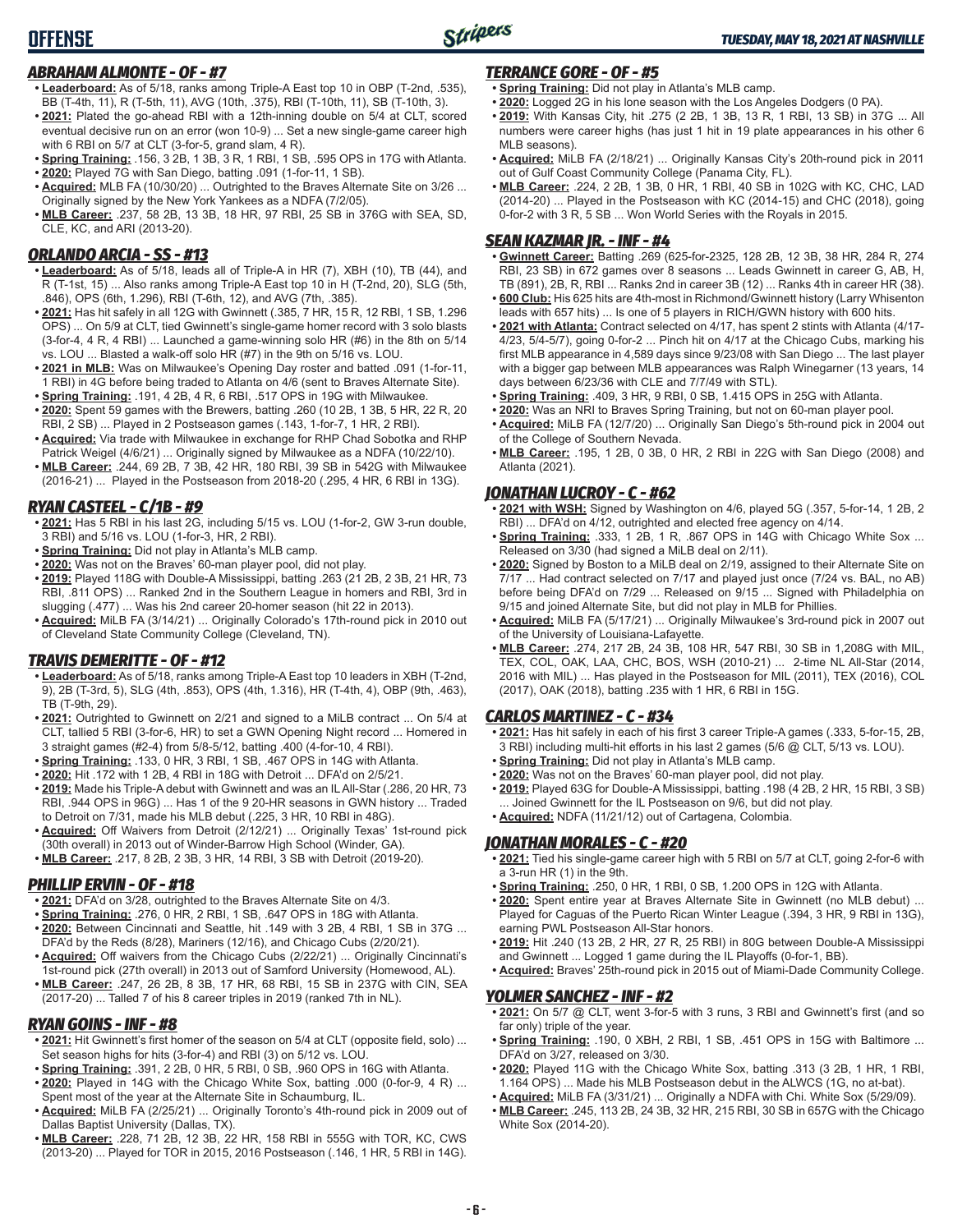## **OFFENSE**

## *TRAVIS SNIDER - INF - #26*

- **• Leaderboard:** As of 5/18, ranks tied for 9th in Triple-A East in walks (9).
- **• Spring Training:** Did not play in Atlanta's MLB camp.
- **• 2020:** Signed by Miami on 7/24 and reported to the Marlins' Alternate Site in Jupiter, FL, but was released on 8/27 and did not reach the Majors.
- **• 2019:** Played for Triple-A Reno in Arizona's system (.294, 22 2B, 4 3B, 11 HR, 41 RBI, 3 SB, .899 OPS in 93G).
- **• Acquired:** MiLB FA (2/26/21) ... Originally Toronto's 1st-round pick (14th overall) in 2006 out of Henry M. Jackson High School (Mill Creek, WA).
- **• MLB Career:** .244, 100 2B, 7 3B, 54 HR, 212 RBI, 22 SB in 630G with TOR, PIT (2008-15) ... Played for PIT in the Postseason from 2013-15 (.250, 1-for-4 in 3G).

## *DREW WATERS - OF - #11*

- **• MLB.com Prospect Ranks:** #2 (Braves Top 30), #29 (Top 100 Prospects).
- **• Spring Training:** .500, 1 2B, 0 HR, 2 RBI, 1 SB in 4G with Atlanta.
- **• 2020:** Spent entire year at Braves Alternate Site in Gwinnett (no MLB debut).
- **• 2019:** Hit .309/.360/.459, 40 2B, 9 3B, 7 HR, 80 R, 52 RBI, 16 SB in 134G with Double-A Mississippi and Gwinnett ... Won Southern League Batting Title (.319, best in MIS history) and Most Valuable Player (1st in MIS history) ... Ranked among MiLB top 5 in doubles (T-3rd, 40) and hits (5th, 163).
- **• Acquired:** Braves' 2nd-round pick in 2017 out of Etowah High School (Woodstock, GA) ... Named Gatorade Georgia Baseball Player of the Year in 2017.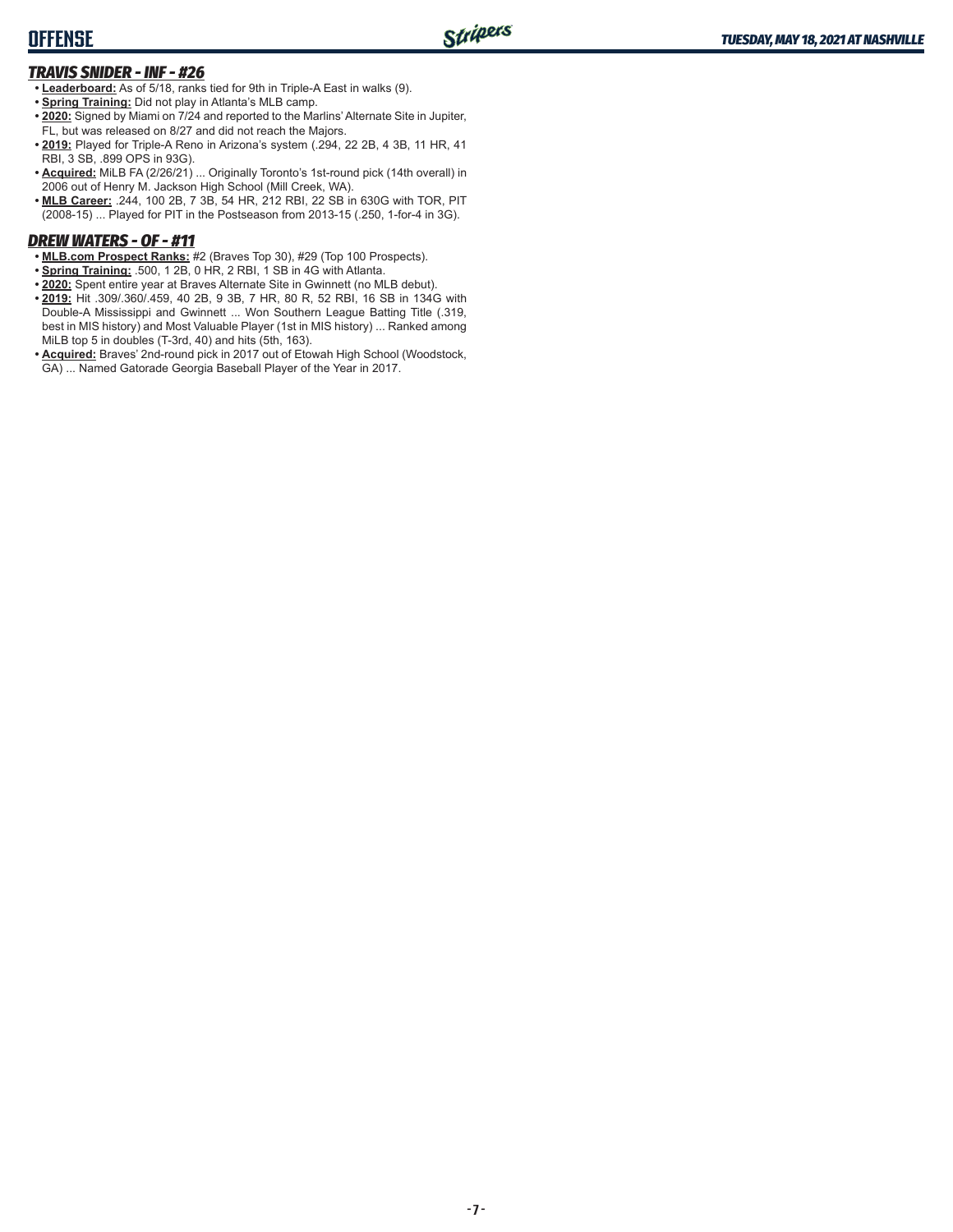## **SEASON SUMMARY**



# **TEAM HIGHS & LOWS**

| <b>OFFENSE:</b>  |  |
|------------------|--|
|                  |  |
|                  |  |
|                  |  |
|                  |  |
|                  |  |
|                  |  |
|                  |  |
|                  |  |
|                  |  |
|                  |  |
|                  |  |
|                  |  |
|                  |  |
|                  |  |
|                  |  |
|                  |  |
|                  |  |
|                  |  |
| <b>PITCHING:</b> |  |
|                  |  |
|                  |  |
|                  |  |
|                  |  |
|                  |  |
|                  |  |
|                  |  |
|                  |  |
|                  |  |
|                  |  |
|                  |  |
| <b>DEFENSE:</b>  |  |
|                  |  |
|                  |  |

## **TEAM MISCELLANEOUS**

Most Stolen Bases Allowed, Game .........................................2 (5/13 vs. Louisville) Most Caught Stealing, Game ..................................................1 (5/15 vs. Louisville)

### **INDIVIDUAL HIGHS & LOWS**

| FIIIING (GAME). |  |
|-----------------|--|
|                 |  |
|                 |  |
|                 |  |
|                 |  |
|                 |  |
|                 |  |
|                 |  |
|                 |  |
|                 |  |
|                 |  |
|                 |  |
|                 |  |
|                 |  |
|                 |  |

#### **PITCHING (GAME):**

**HITTING (GAME):**

#### **DEFENSE (GAME):**

## **STREAKS**

| OFFENSIVE (LONGEST IN 2021 ONLY): |  |
|-----------------------------------|--|
|                                   |  |
|                                   |  |
|                                   |  |
|                                   |  |
|                                   |  |
|                                   |  |

#### **PITCHING (LONGEST IN 2021 ONLY):**

# **LAST TIME IT HAPPENED (GWINNETT REGULAR-SEASON HISTORY)**

| <b>INDIVIDUAL OFFENSE:</b>  |                                                                                 |
|-----------------------------|---------------------------------------------------------------------------------|
|                             |                                                                                 |
|                             |                                                                                 |
|                             |                                                                                 |
|                             |                                                                                 |
|                             |                                                                                 |
|                             |                                                                                 |
|                             |                                                                                 |
|                             | Homers, Both Sides of Plate Mel Rojas Jr. (7/7/16 at Charlotte)                 |
|                             |                                                                                 |
|                             |                                                                                 |
|                             | Back-to-Back-to-Back Homers  Arcia/Camargo/Demeritte (5/8/21 at Charlotte)      |
|                             |                                                                                 |
|                             |                                                                                 |
|                             |                                                                                 |
|                             |                                                                                 |
|                             |                                                                                 |
|                             |                                                                                 |
|                             |                                                                                 |
|                             |                                                                                 |
|                             |                                                                                 |
|                             |                                                                                 |
| <b>INDIVIDUAL PITCHING:</b> |                                                                                 |
|                             |                                                                                 |
|                             |                                                                                 |
|                             | 9.0-Inning No-Hitter (Solo)Todd Redmond (5/28/10 at Louisville)                 |
|                             | 9.0-Inning No-Hitter (Comb.)  Wooten/Marksberry/Ramirez (6/30/16 at Louisville) |
|                             |                                                                                 |

7 Consecutive Starts with Win ................................... Bryse Wilson (7/21/19-5/6/21) 25.0-Inning Scoreless Streak ......................Stephen Marek, 25.1 IP (6/6/10-8/2/10)

#### **TEAM PITCHING:**

#### **TEAM DEFENSE:**